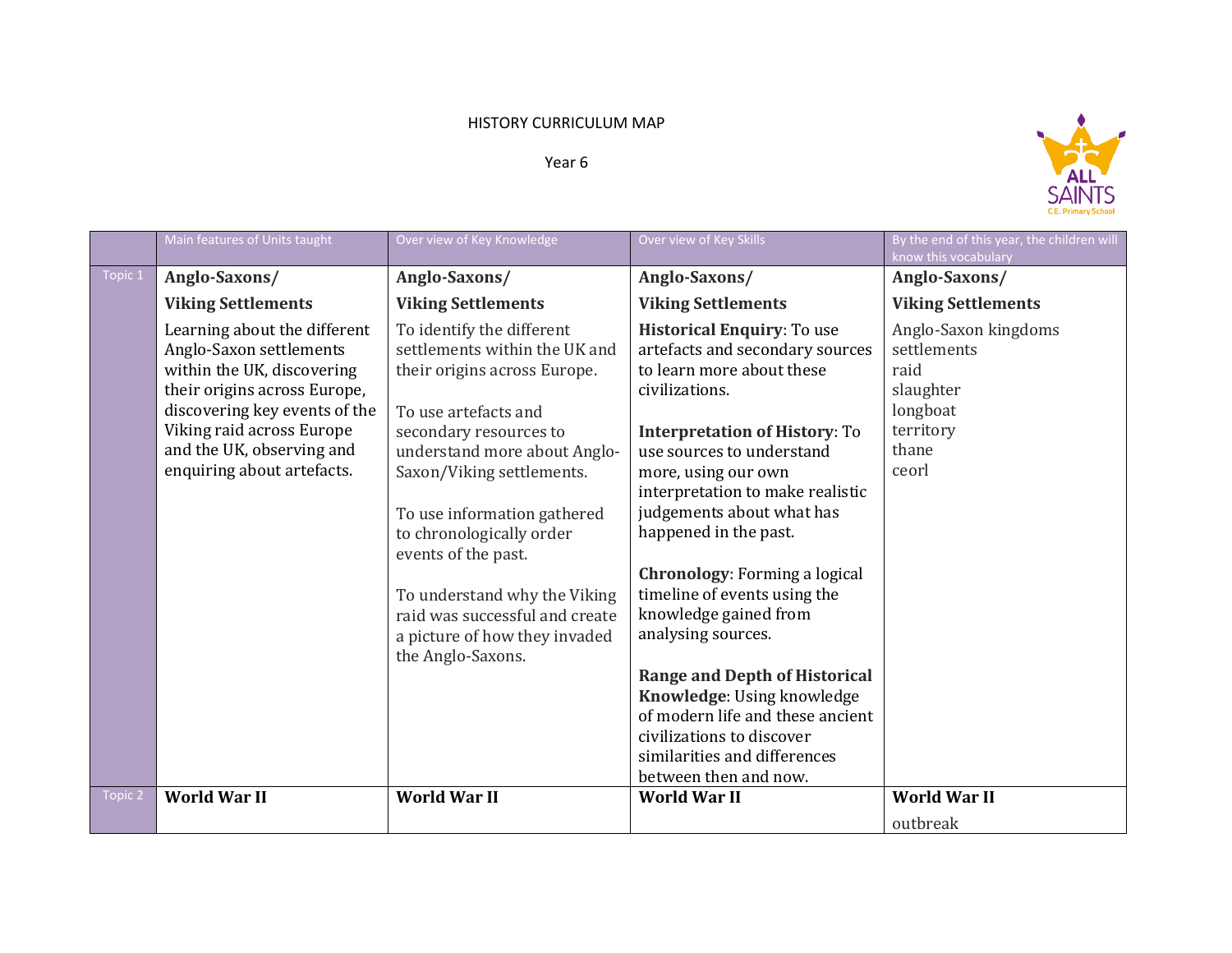|         | Identifying specific figures<br>and key events,<br>chronologically ordering<br>significant events,<br>using/analysing evidence to<br>critically review what life<br>was like during WWII,<br>finding local links,<br>understanding turning<br>points that have had<br>significant impact on our life<br>today. | To chronologically order<br>events within World War II.<br>To identify the turning point<br>that caused the outbreak of<br>the war, including the key<br>figures and events that<br>contributed to this.<br>To use history enquiry to<br>discover more about the war<br>within our local history.<br>To use both primary and<br>secondary sources to<br>understand finer details about<br>World War II and to interpret<br>these to picture what life was<br>like during this difficult<br>period.<br>To understand Hitler's role in<br>the Holocaust and the impact<br>this has had to this day. | Historical Enquiry: To use a<br>variety of sources (both<br>primary and secondary) to<br>discover more about WWII.<br><b>Interpretation of History: To</b><br>use sources to understand<br>more, using our own<br>interpretation to make realistic<br>judgements about what life was<br>like during this time and the<br>living conditions in which<br>peasants lived.<br><b>Chronology:</b> Forming a logical<br>timeline of events during WWII<br>using the knowledge gained<br>from a variety of sources.<br><b>Organisation and</b><br><b>Communication: Creating</b><br>informed responses through<br>organisation of thoughts and<br>communicating ideas about the<br>past.<br><b>Range and Depth of Historical</b><br>Knowledge: Using knowledge<br>of modern life and WWII to<br>discover similarities and<br>differences between then and | ration<br>evacuation<br>propaganda<br>Holocaust<br>invasion<br>treaty<br>Allies<br>Axis<br><b>Blitz</b> |
|---------|----------------------------------------------------------------------------------------------------------------------------------------------------------------------------------------------------------------------------------------------------------------------------------------------------------------|---------------------------------------------------------------------------------------------------------------------------------------------------------------------------------------------------------------------------------------------------------------------------------------------------------------------------------------------------------------------------------------------------------------------------------------------------------------------------------------------------------------------------------------------------------------------------------------------------|----------------------------------------------------------------------------------------------------------------------------------------------------------------------------------------------------------------------------------------------------------------------------------------------------------------------------------------------------------------------------------------------------------------------------------------------------------------------------------------------------------------------------------------------------------------------------------------------------------------------------------------------------------------------------------------------------------------------------------------------------------------------------------------------------------------------------------------------------|---------------------------------------------------------------------------------------------------------|
| Topic 3 | <b>Leisure and Entertainment</b>                                                                                                                                                                                                                                                                               | <b>Leisure and Entertainment</b>                                                                                                                                                                                                                                                                                                                                                                                                                                                                                                                                                                  | now.<br><b>Leisure and Entertainment</b>                                                                                                                                                                                                                                                                                                                                                                                                                                                                                                                                                                                                                                                                                                                                                                                                           | <b>Leisure and Entertainment</b>                                                                        |
|         | <b>Understanding Victorian and</b><br>Edwardian leisure activities.                                                                                                                                                                                                                                            | To understand leisure and<br>entertainment in the 20 <sup>th</sup>                                                                                                                                                                                                                                                                                                                                                                                                                                                                                                                                | <b>Historical Enquiry: To use</b><br>evidence where possible to                                                                                                                                                                                                                                                                                                                                                                                                                                                                                                                                                                                                                                                                                                                                                                                    | century<br>chronology                                                                                   |